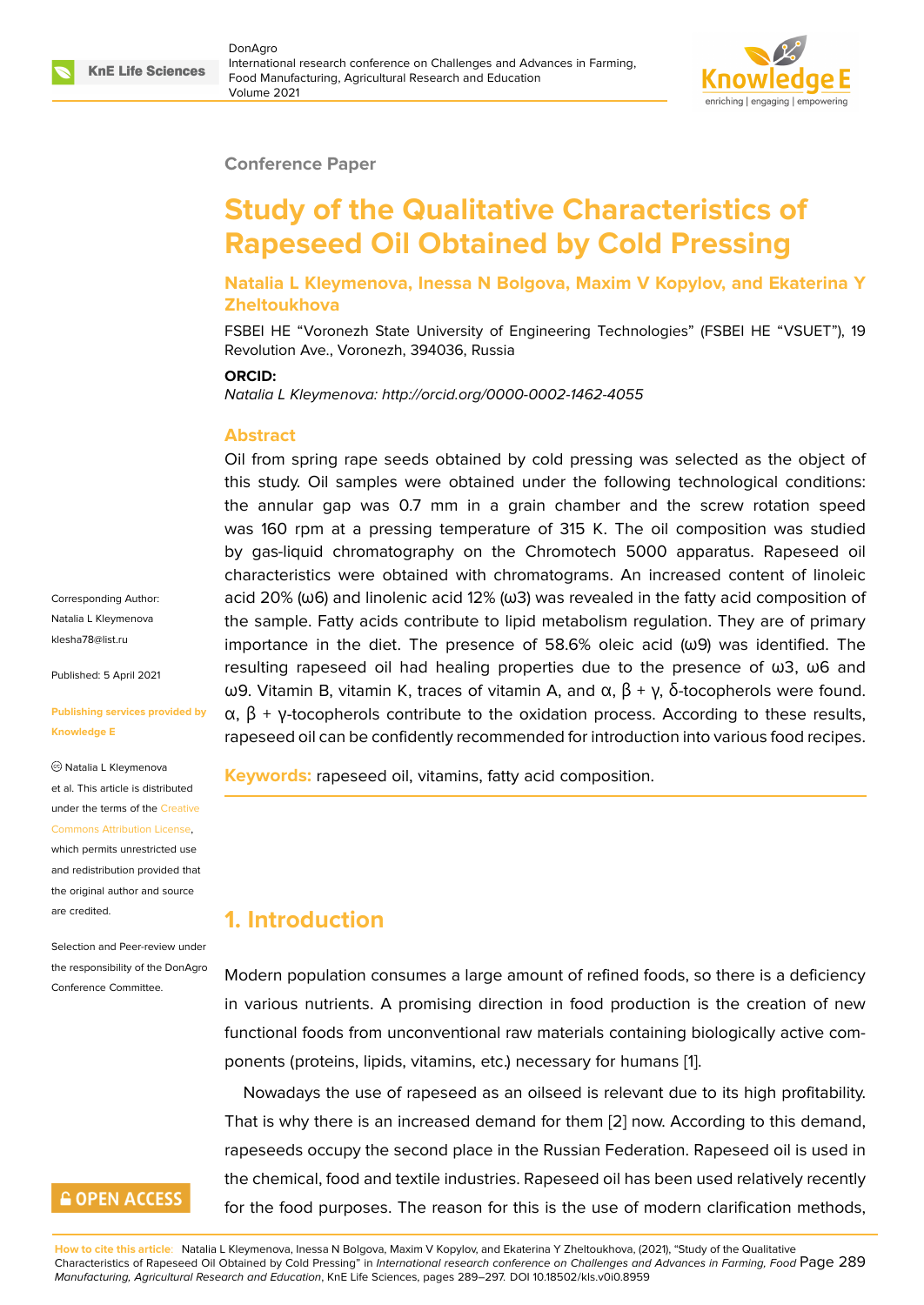improving the quality of rapeseeds, breeding of hybrid varieties with a high content of linolenic acid and a low content of erucic acid.

With the introduction of innovations in the oil industry, it makes sense to process rapeseeds by cold pressing to produce the oil with biologically active substances, and to use the resulting oil for blending [3].

One of the advantages of rapeseed oil is its transparency and the absence of a change in taste during oxidation [4]. In rape seeds, the content of valuable fats and proteins reaches 31%. Compared to [oth](#page-7-2)er types of oils, rapeseed oil contains the optimal amount of fatty acids [5]. However, there is a drawback - erucic acid and thioglysides, which negatively affect the body, [a](#page-7-3)re present in it. The amount of monounsaturated acids is about 65% [6, 7].

Rapeseed oil conta[in](#page-7-4)s a large amount of vitamins: E up to 120% and K up to 60%. Vitamins play a special role in the nutrition and support of human health. With their insufficient consum[pti](#page-7-5)[on](#page-7-6), life expectancy, ability to work, and resistance to diseases are reduced. The aim of the study is to determine the fatty acid and vitamin composition of rapeseed oil to further predict the optimal properties of future blends.

### **2. Methods and Equipment**

### **2.1. Methods**

The oil obtained from spring rapeseeds was studied in the work. According to literature data, it is known that fatty acids of the ω3, ω6, ω9 group are part of rapeseed oil. They are presented in Table 1.

An analysis of literature data showed that the composition of rapeseed oil is represented by saturated fatty acid - palmitic, therefore, the oil contains tripalmitin in the glyceride composition [10]. A significant content of polyunsaturated fatty acid - oleic contributes to a decrease in storage stability.

Rapeseeds cold pressing was carried out in the experimental unit with an annular grain chamber gap of [0.7](#page-7-7) mm, a screw rotation speed of 160 rpm, and a pressing temperature of 315 K.

The fatty acid composition of rapeseed oil was determined with gas-liquid chromatography according to GOST 31665-2012 "Vegetable oils and animal fats. Obtaining of fatty acids methyl esters", GOST 31663 - 2012 "Vegetable oils and animal fats. Determination of the mass fraction of fatty acids methyl esters by gas chromatography." The SP-2560 column, as well as the Chromotech 5000 gas chromatograph, were used in the work.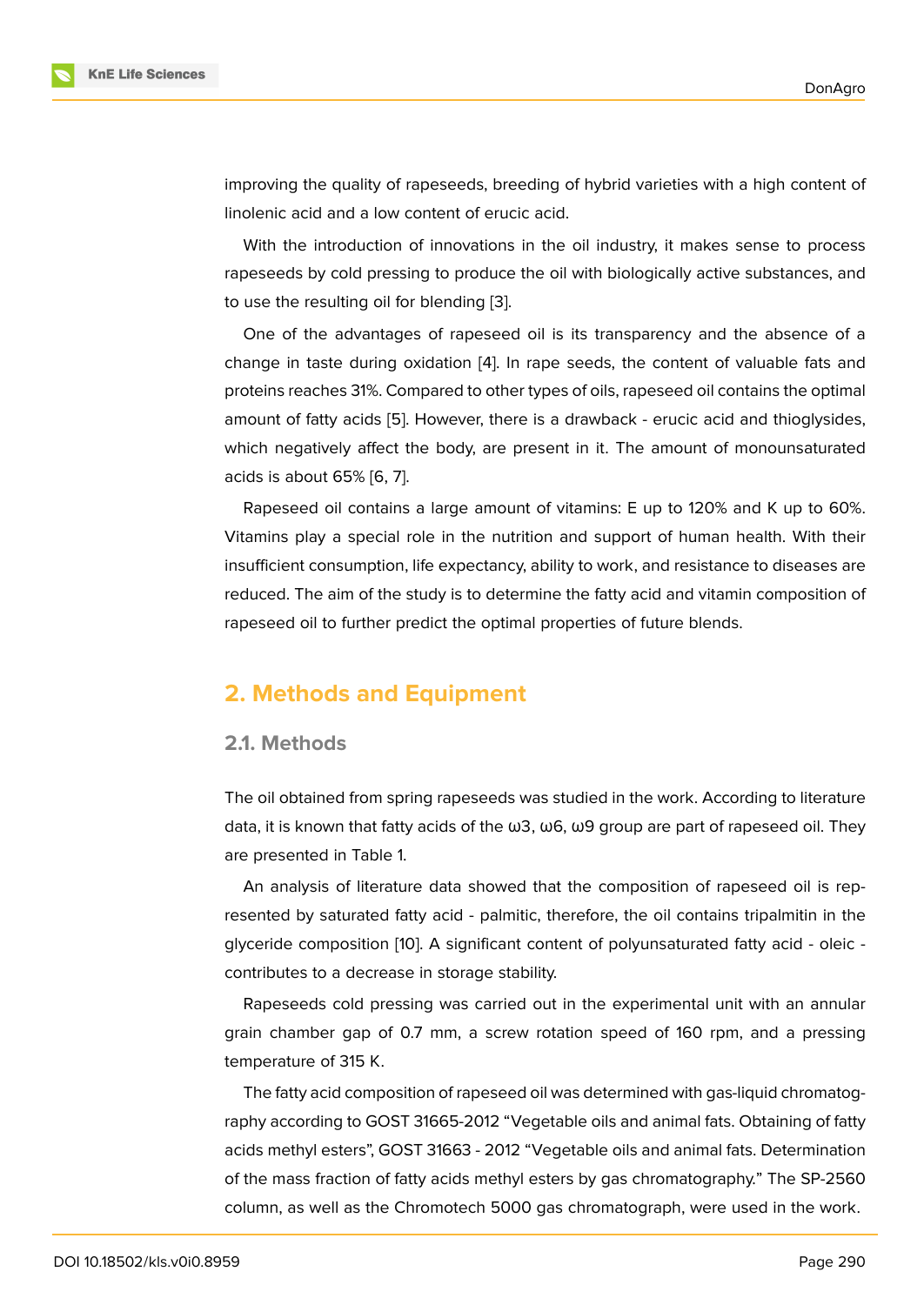| Name of fatty<br>acids      | Literature data,%<br>of total fatty acids<br>[8] | Literature data,%<br>of total fatty acids<br>[9] | Literature data,%<br>of total fatty acids<br>$[10]$ | Literature data,%<br>of total fatty acids<br>$[11]$ |
|-----------------------------|--------------------------------------------------|--------------------------------------------------|-----------------------------------------------------|-----------------------------------------------------|
| C <sub>12</sub> :0 Lauric   | 0.02                                             |                                                  |                                                     |                                                     |
| C14:0 Myristinic            |                                                  | 0.09                                             |                                                     |                                                     |
| C15:0<br>Pentadecanoic      |                                                  | 0.02                                             |                                                     |                                                     |
| C15:1<br>Pentadecenic       |                                                  | 0.01                                             |                                                     |                                                     |
| C <sub>16</sub> :0 Palmitic |                                                  | 4.52                                             | 4.0                                                 | $2.7 - 3.7$                                         |
| C16:1<br>Hexadecenoic       |                                                  | 0.06                                             |                                                     |                                                     |
| C16:1, 9-cis<br>Palmitoleic |                                                  | 0.29                                             |                                                     |                                                     |
| C16:2<br>Hexadecadienoic    |                                                  | 0.02                                             |                                                     |                                                     |
| C17:0 Margaric              |                                                  | 0.04                                             |                                                     |                                                     |
| C17:1<br>Heptadecenoic      |                                                  | 0.03                                             |                                                     |                                                     |
| C18:0 Stearic               | 12.4                                             | 1.73                                             | 50                                                  | $0.9 - 2.3$                                         |
| C18:1, 9-cis Oleic          | 0.54                                             | 57.24                                            | 5                                                   | 75.1-82.3                                           |
| C18:1, 11-trans<br>Vaccenic |                                                  | 3.02                                             |                                                     |                                                     |
| C18:2 Linoleic              | 72.84                                            | 20.58                                            |                                                     | $6.9 - 12.7$                                        |
| C18:3 Linolenic             | 0.22                                             | $\overline{a}$                                   |                                                     | $2.3 - 6.5$                                         |
| C <sub>20:0</sub> Arachic   | $\overline{\phantom{0}}$                         | 0.49                                             |                                                     |                                                     |
| C20:1 Gondoinic             | 3.37                                             | 1.21                                             |                                                     |                                                     |
| C20:2<br>Eicosadienoic      |                                                  | 0.16                                             |                                                     |                                                     |
| C20:3<br>Eicosatrienoic     |                                                  | 0.06                                             |                                                     |                                                     |
| C22:0 Behenic               | 1.74                                             | 0.20                                             |                                                     |                                                     |
| C22:1 Erucic                | 1.06                                             | 0.61                                             | 1                                                   | up to 0.1                                           |
| C22:2<br>Docosadienoic      |                                                  | 0.03                                             |                                                     |                                                     |
| C22:3<br>Docosatrienoic     |                                                  | 0.11                                             |                                                     |                                                     |
| C23:0 Tricosanoic           | 0.86                                             |                                                  |                                                     |                                                     |
| C24:0 Lignoceric            | 0.42                                             | 0.06                                             |                                                     |                                                     |

| TABLE 1: The fatty acid content of rapeseed oil. |  |  |  |
|--------------------------------------------------|--|--|--|
|                                                  |  |  |  |

The main objective was to study the fatty acid and vitamin composition of rapeseed oil by gas-liquid chromatography to further evaluation of the safety and prospects of its use in food.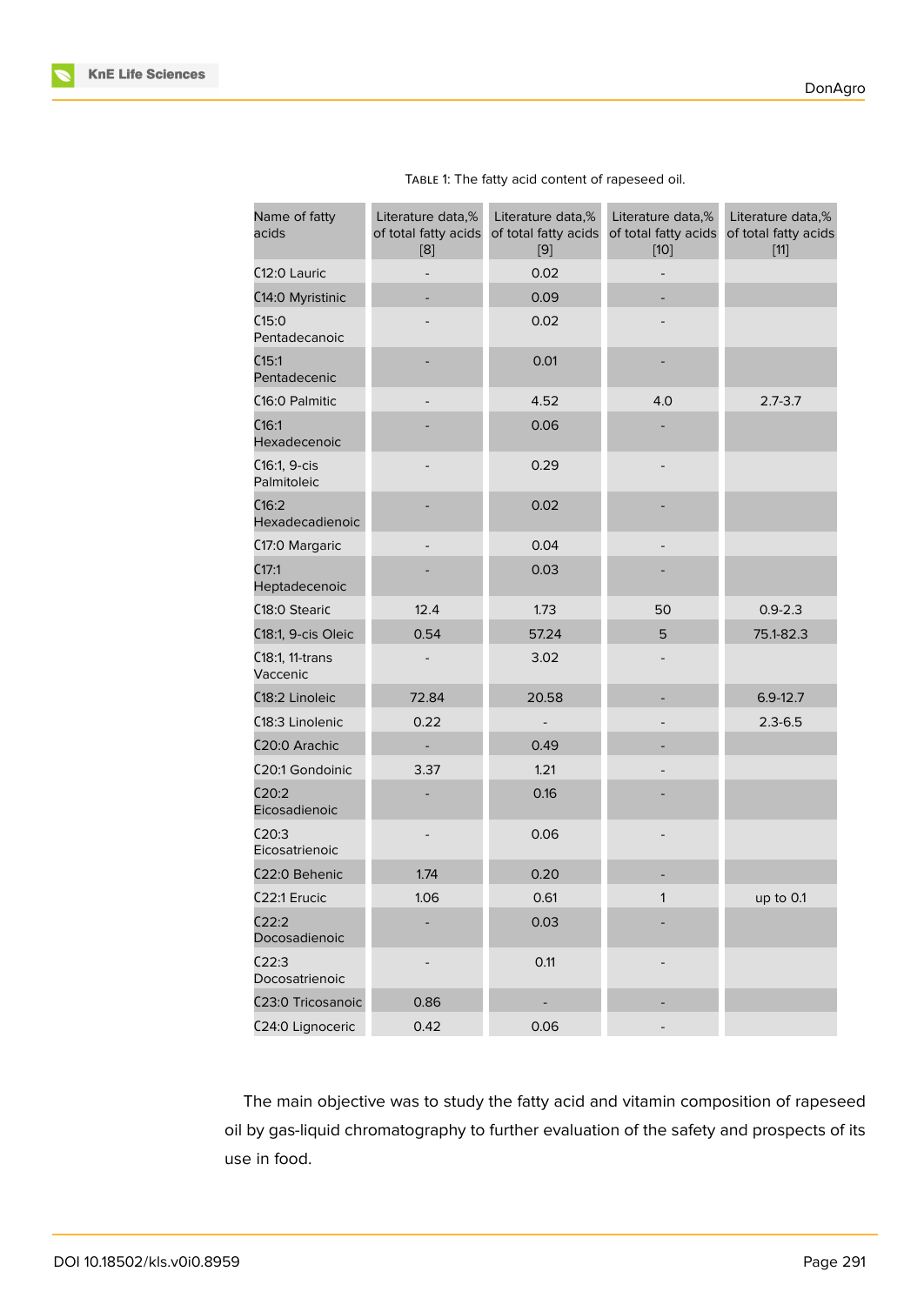| Component                                      | Time, min | Area, $mV \cdot s$ | Area, % | Response<br>factor | Concentration,<br>% |
|------------------------------------------------|-----------|--------------------|---------|--------------------|---------------------|
| C4:0 Oleic                                     | 8.958     | 2.953              | 0.014   | 1.428              | 0.020               |
| C6:0 Caproic                                   | 9.496     | 1.281              | 0.006   | 1.237              | 0.007               |
| C8:0 Caprylic                                  | 10.520    | 1.193              | 0.006   | 1.114              | 0.006               |
| C10:0 Capric                                   | 12.375    | 4.972              | 0.023   | 1.041              | 0.024               |
| C12:0 Lauric                                   | 15.441    | 8.612              | 0.041   | 1.061              | 0.041               |
| C14:0 Myristic                                 | 19.856    | 30.532             | 0.144   | 0.997              | 0.141               |
| C15:0 Pentadecanoic                            | 22.492    | 5.592              | 0.026   | 1.007              | 0.026               |
| C <sub>16</sub> :0 Palmitic                    | 25.371    | 961.683            | 4.525   | 1.000              | 4.453               |
| C <sub>16</sub> :1 Palmitoleic                 | 27.241    | 47.545             | 0.224   | 0.997              | 0.219               |
| C17:0 Margaric                                 | 28.322    | 9.857              | 0.046   | 1.009              | 0.046               |
| C <sub>18</sub> :0 Stearic                     | 31.667    | 387.497            | 1.823   | 1.005              | 1.803               |
| C18:1n9c Oleic                                 | 33.972    | 12696.692          | 59.738  | 0.997              | 58.612              |
| C18:2n6c Linoleic                              | 37.282    | 4201.546           | 19.768  | 1.011              | 19.668              |
| C <sub>20</sub> :0 Arachic                     | 39.771    | 130.353            | 0.613   | 0.981              | 0.592               |
| C18:3c9 $\alpha$ - Linolenic<br>Alfa-Linolenic | 41.879    | 2171.534           | 10.217  | 1.149              | 11.553              |
| C <sub>20</sub> :1 Eicosenic                   | 42.553    | 330.488            | 1.555   | 0.991              | 1.516               |
| C21:1 Uncosanoic                               | 44.605    | 3.075              | 0.014   | 1.023              | 0.015               |
| C20:2 Eicosadienoic                            | 46.365    | 19.501             | 0.092   | 1.091              | 0.099               |
| C22:0 Behenic                                  | 48.489    | 74.547             | 0.351   | 0.986              | 0.340               |
| C20:3n11c<br>Eicosatrienoic                    | 49.945    | 4.004              | 0.019   | 1.074              | 0.020               |
| C <sub>22</sub> :1 Erucic                      | 50.372    | 76.662             | 0.361   | 1.122              | 0.398               |
| C20:5<br>Eicosapentaenoic                      | 53.587    | 11.303             | 0.053   | 1.114              | 0.058               |
| C24:0 Lignoceric                               | 54.703    | 32.987             | 0.155   | 1.030              | 0.157               |
| C24:1 Selacholeic<br>(Nervonic)                | 56.454    | 39.403             | 0.185   | 1.015              | 0.185               |

|  |  | TABLE 2: Rapeseed oil components calculation results. |  |
|--|--|-------------------------------------------------------|--|
|  |  |                                                       |  |

# **3. Results**

Peaks for the chromatogram of the oil sample tested were determined with the normalization method. The qualitative characteristics of its components were determined by area. The results of the qualitative characteristics of the test sample in the fatty acids composition are presented in Table 2.

As we can see from Table 2 and Figure 1, not all the results obtained correlate with literature data. The composition of rapeseed oil obtained by cold pressing, practically does not contain erucic acid. The presence of oleic acid in rapeseed oil is 58.6%, which allows it to be attributed to high-quality edi[b](#page-4-0)le oils.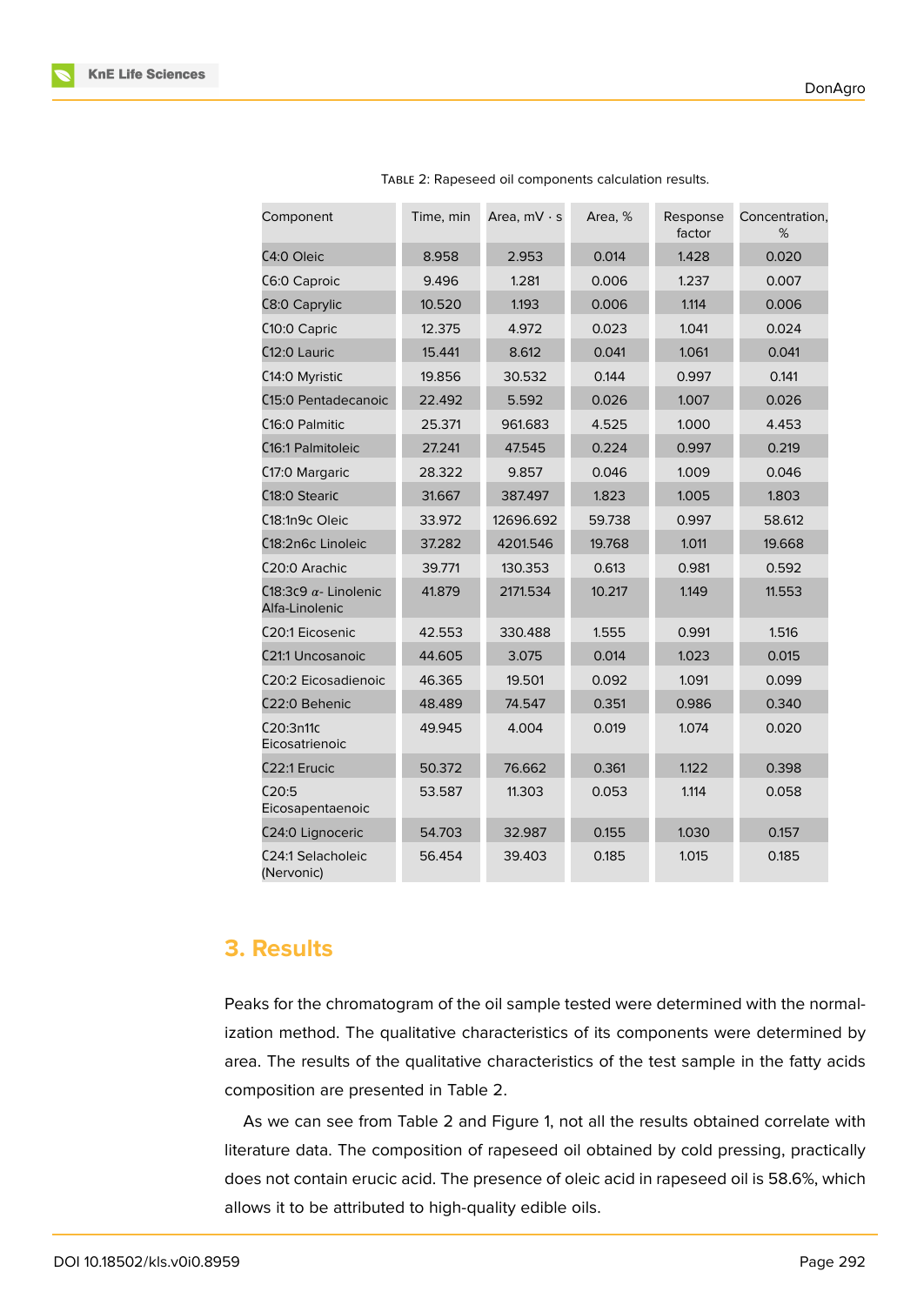

<span id="page-4-0"></span>**Figure** 1: Chromatogram of rapeseed oil fatty acids content.

A comparative analysis of the fatty acid composition of rapeseed oil with standard values is presented in Figure 2 a, b [12, 13].



**Figure** 2: The results of studies of rapeseed oil fatty acid composition: with a fatty acid content limit of up to 3 (а); with an acid content limit of up to 70 (b).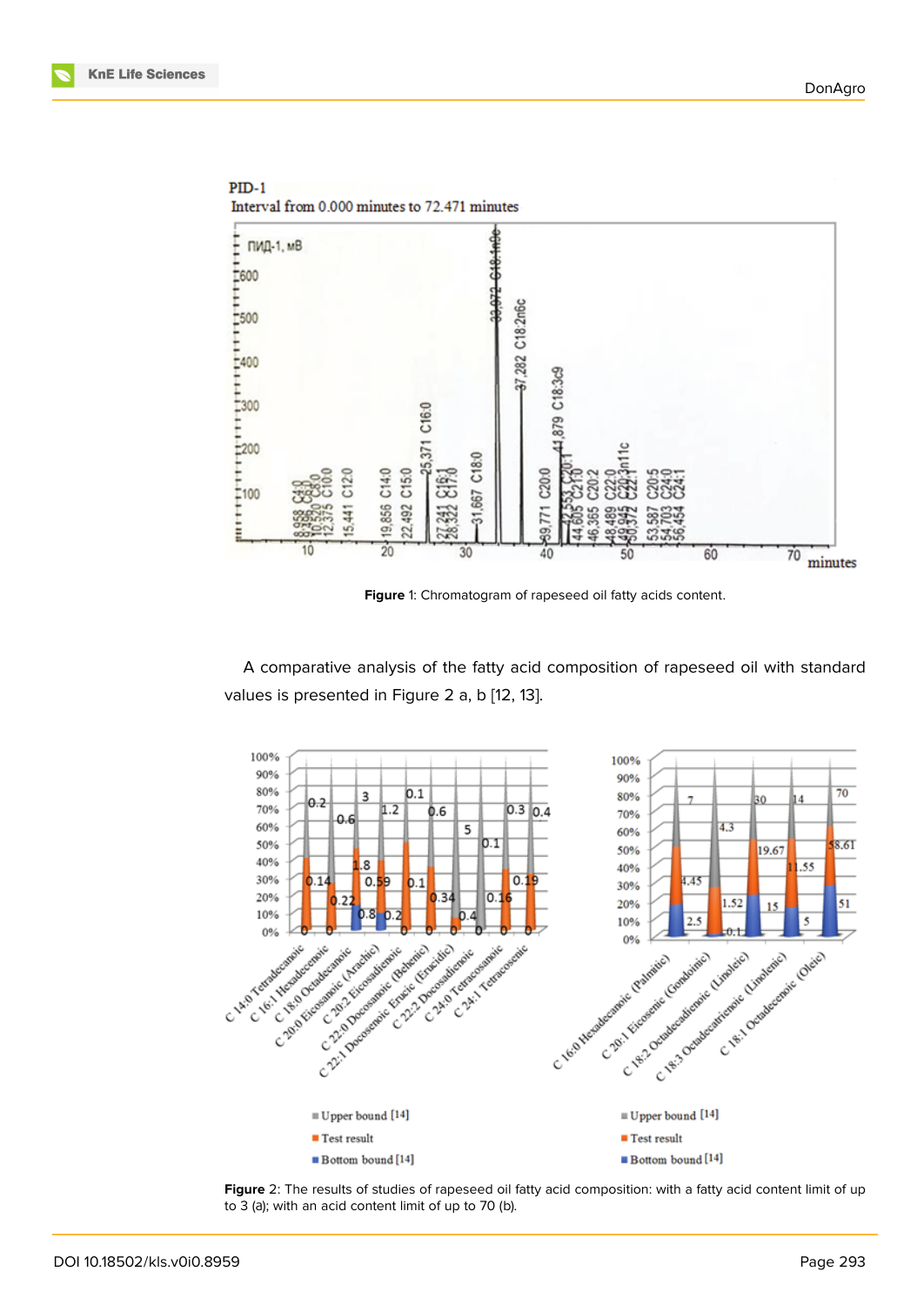GOST 30417-96 "Vegetable oils. Methods for determining the mass fractions of vitamins A and E" [14] was used to determine the vitamin composition of rapeseed oil. The results of the analysis are presented in Figure 3.



<span id="page-5-0"></span>**Figure** 3: The results of chemical composition in the sample tested.

# **4. Discussion**

According to the research results, the fatty acid composition of the rapeseed oil sample contains an increased content of linoleic acid of 20% ( $\omega$ 6) and linolenic acid of 12% ( $\omega$ 3). However, according to the literature data it was revealed that for oil from spring rape the amount of ω6 is 5-5.5% and ω3 is 4.5-6%, respectively [15]. Analysis of rapeseed oil composition proved that it contains saturated fatty acid (palmitic) in an amount of 4.4%, as well as monounsaturated fatty acid ω9 and polyunsaturated fatty acids of the ω6 and  $\omega$ 3 series. Oleic acid ( $\omega$ 9) is necessary for lipid metabolism, [an](#page-8-0)d it is also an antioxidant [16, 17]. Thus, the results obtained are in the range not exceeding the normative values of GOST 31759-2012 «Rapeseed oil. Technical conditions" [18].

The amount of erucic acid in the test oil is 0.4%. The increased content of polyunsat[ura](#page-8-1)[ted](#page-8-2) fatty acids in the sample confirms the studies of scientists [19] that these acids participate in the construction of cell membranes, help to sy[nthe](#page-8-3)size hormones, regulate metabolism in cells and remove cholesterol, and reduce diseases of the cardiovascular and nervous system. Analysis of the fatty acid composition of ra[pes](#page-8-4)eed oil complies with international standards [20].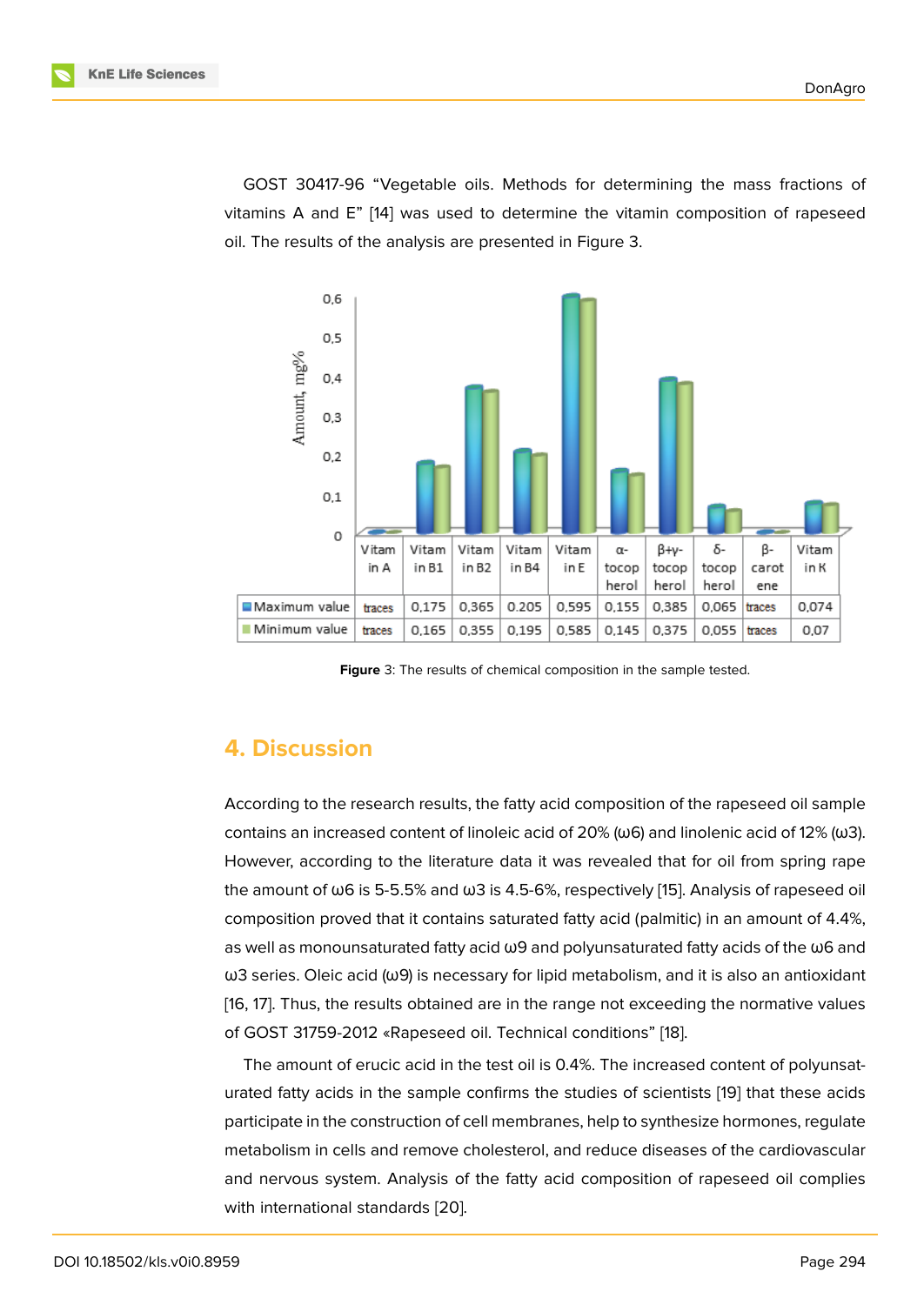The analysis of Figure 3 showed that the test sample contains a rational ratio of saturated and polyunsaturated acids. The discovered B vitamins help to strengthen the nervous system. The present vitamin E has antioxidant properties and is recommended for daily use with food. Th[e r](#page-5-0)ational content of  $\alpha$ -tocopherol helps to slow down or prevent oxidation. The presence of  $\beta$  + γ-tocopherols in rapeseed oil will ensure oxidation stability, and  $\beta$  + y-tocopherols will also act as antioxidants.

Rapeseed oil has a grassy odor that does not satisfy consumers, so itis necessary to carry out some studies to select the taste and aroma of rapeseed oil and to develop blends with various ingredients.

### **5. Conclusion**

Thus, the test sample of rapeseed oil obtained with cold pressing contains about 59% of oleic acid, which is a valuable property and allows to use this oil for diabetic nutrition, to lower cholesterol, etc. Another identified advantage of rapeseed oil is the presence of the essential fatty acids ω3 and ω6. The biological value of vitamins found in oil opens up prospects for using it as an ingredient in functional foods. The α,  $\beta + \gamma$ tocopherols discovered as a result of research contribute to the maintenance of the oxidation process. Analysis of the results allows us to conclude that rapeseed oil can be recommended for blending.

### **Funding**

Self-financing.

# **Acknowledgement**

They are also thankful to all the reviewers who gave their valuable inputs to the manuscript and helped in completing the paper.

# **Conflict of Interest**

The authors have no conflict of interest to declare.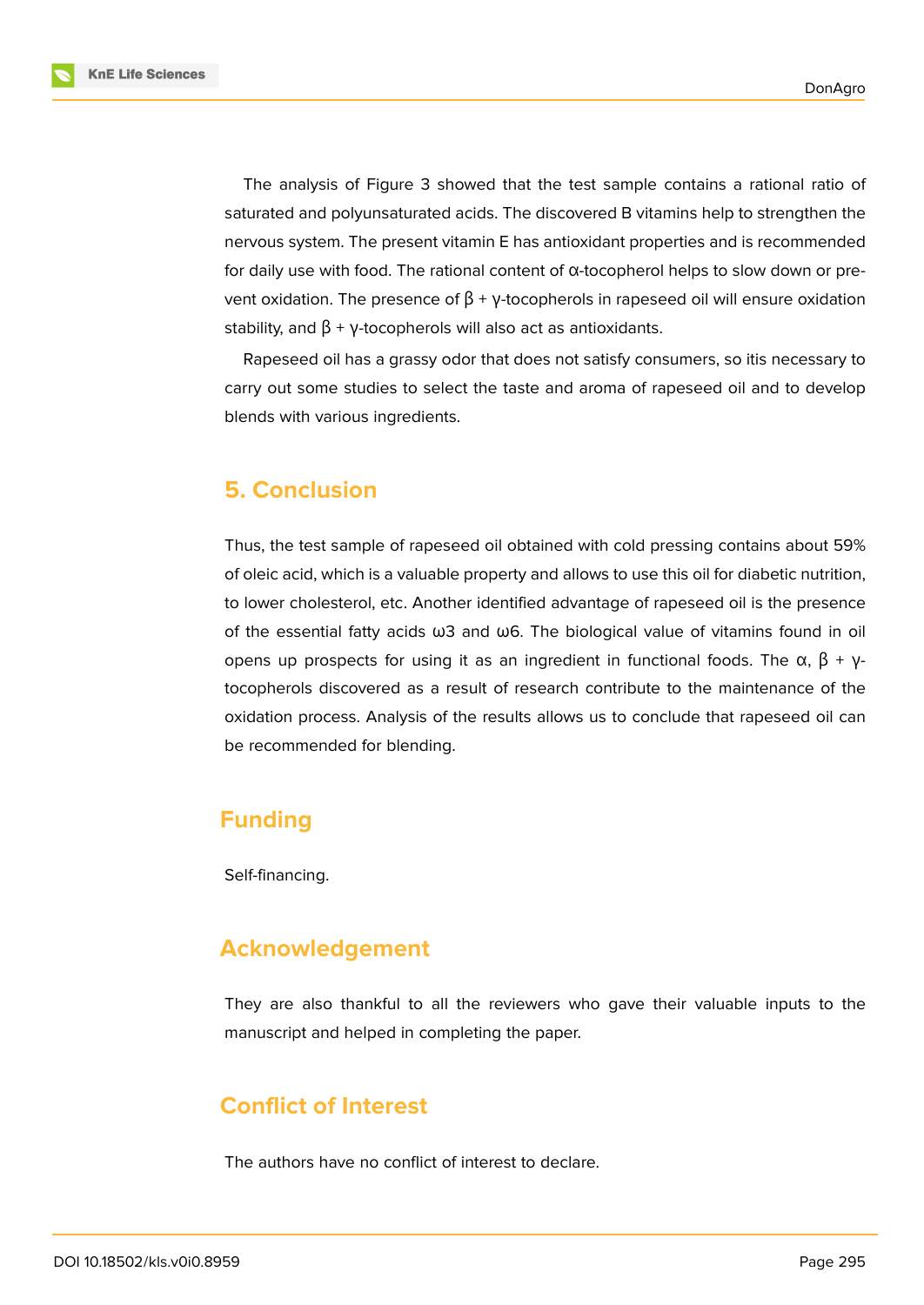

### **References**

- <span id="page-7-0"></span>[1] Fu, D., *et al*. (2016). Research Progress and Strategies for Multifunctional Rapeseed: A Case Study of China. Journal of Integrative Agriculture, vol. 15, issue 8, pp. 1673- 1684.
- <span id="page-7-1"></span>[2] Khromtsev, D. F. (2013). The Possibility of Cultivating Oilseeds and Essential Oil Crops in the Ryazan Region. *International Technical and Economic Journal*, vol. 4, pp. 52– 54.
- <span id="page-7-2"></span>[3] Rokosik, E., Dwiecki, K. and Siger, A. (2019). The Quality of Cold-Pressed Rapeseed Oil Obtained from Seeds of Brassica Napus L. with Increased Moisture Content. *Acta Scientiarum Polonorum Technologia Alimentaria*, vol.18, issue 2, pp. 205-218.
- <span id="page-7-3"></span>[4] Vinogradov, D. V., *et al*. **(**2012). The Possibility of Expanding the Range of Oilseeds in the Southern Non-Chernozem Region. *Mezhdunarodnyy tekhniko-ekonomicheskiy zhurn*al, vol. 1, pp. 118–123.
- <span id="page-7-4"></span>[5] Beyzi, E., *et al*. (2019). Changes in Fatty Acid and Mineral Composition of Rapeseed (Brassica Napus Sp. Oleifera L.) Oil with Seed Sizes. Industrial Crops and Products, vol. 129, pp. 10-14.
- <span id="page-7-5"></span>[6] Hu, Q., *et al*. (2017). Rapeseed Research and Production in China. *The Crop Journal*, vol. 5, issue 2, pp. 127–135.
- <span id="page-7-6"></span>[7] Volovik, V. T., *et al*. (2019). Comparison of the Fatty Acid Composition of Various Edible Oils. *International Journal of Applied and Basic Research*, vol. 5, pp. 147-152.
- <span id="page-7-8"></span>[8] Danyliv, M. M., *et al*. (2015). Gas Chromatographic Analysis of the Fatty Acid Composition of Vegetable Oils as Applied to the Meat Industry. *Scientific Almanac*, vol. 11-3, issue 13, pp. 109-112.
- <span id="page-7-9"></span>[9] Renzyaeva, T. V., *et al*. (2018). Vegetable Oils for Preventive Dietary Nutrition. Presented at *Proceedings of the International Symposium: Innovations in Food Biotechnology.* 14-16 May, Kemerovo, Russia: FSBEI HE Kemerovo State University.
- <span id="page-7-7"></span>[10] Nikitin, V. V. and Litvinova, E. V. (2018). Rapeseed Oil as a Source of PUFA for Meat Products. *Meat Technology*, vol. 8, pp. 16-19.
- [11] Bykova, S. F., *et al*. (2017). Prospects for the Development of the Raw Material Base of the Oil and Fat Complex in Russia. *Food Industry*, vol. 5, pp. 20-24.
- [12] GOST 31759-2012 (2014). "Rapeseed oil. Technical conditions".
- [13] CXS 210-1999 (2019). Standard for named vegetable oils. Adopted in 1999. Revised in 2001, 2003, 2009, 2017, 2019. Amended in 2005, 2011, 2013, 2015, 2019.
- [14] GOST 30417-2018 (2018). Vegetable oils. Methods for determining the mass fractions of vitamins A and E.